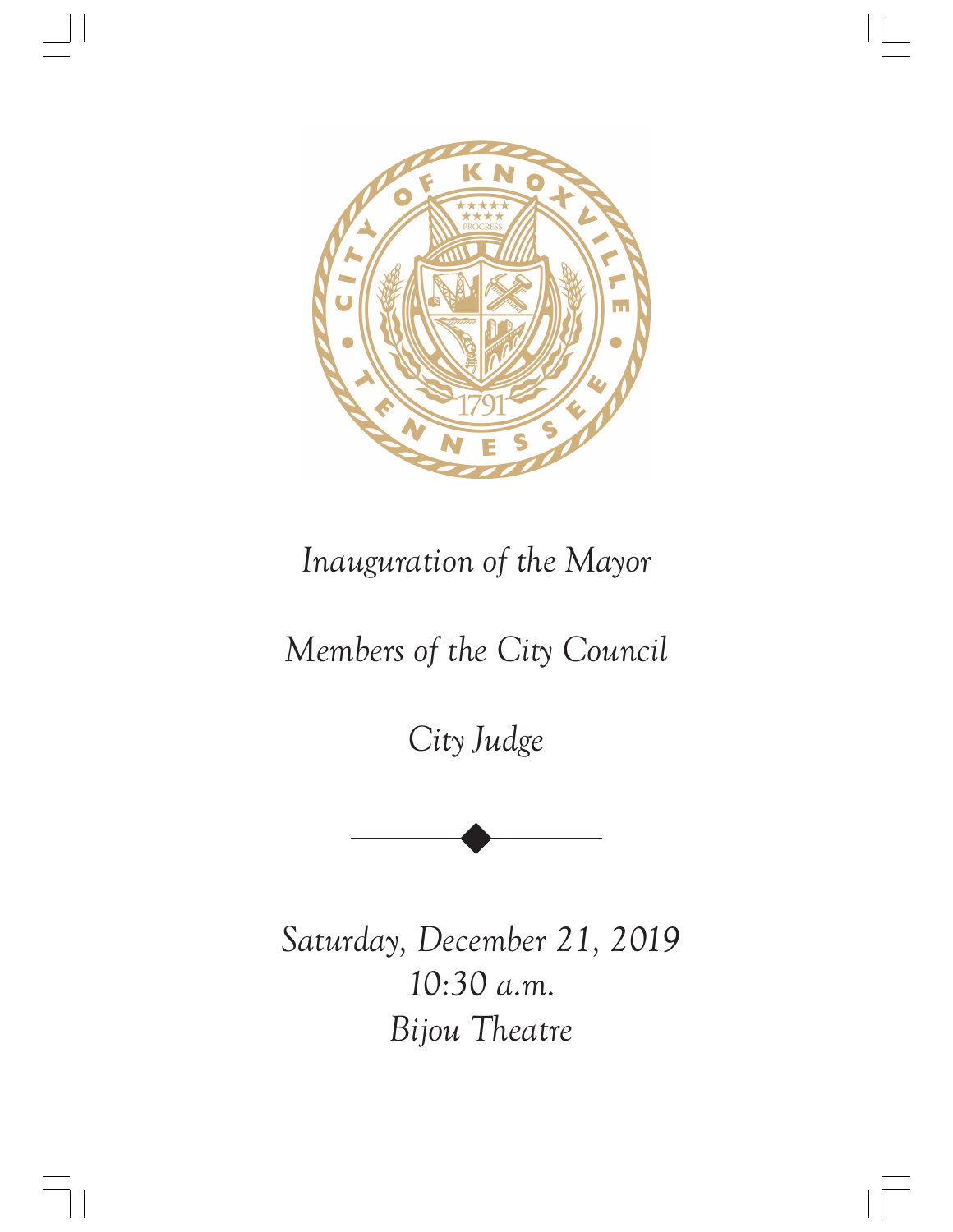Thank you for the opportunity to serve our city as your next Mayor. I look forward to working collaboratively with you to continue the positive trajectory that my predecessors so carefully nurtured.

United and hopeful, we are strong. At a time when our national fabric is frayed by anger and conflict, we in Knoxville must continue to talk with one another – not past one another.

We must continue to remember that we are friends and neighbors. We share the same streets, the same schools, the same desire to live meaningful lives.

When we occasionally disagree on the strategy for meeting a common challenge, I pledge to listen to all and find a solution that best meets the needs of the people of our city.

Thank you for your trust and support. I am honored to be your Mayor.

Judy 76

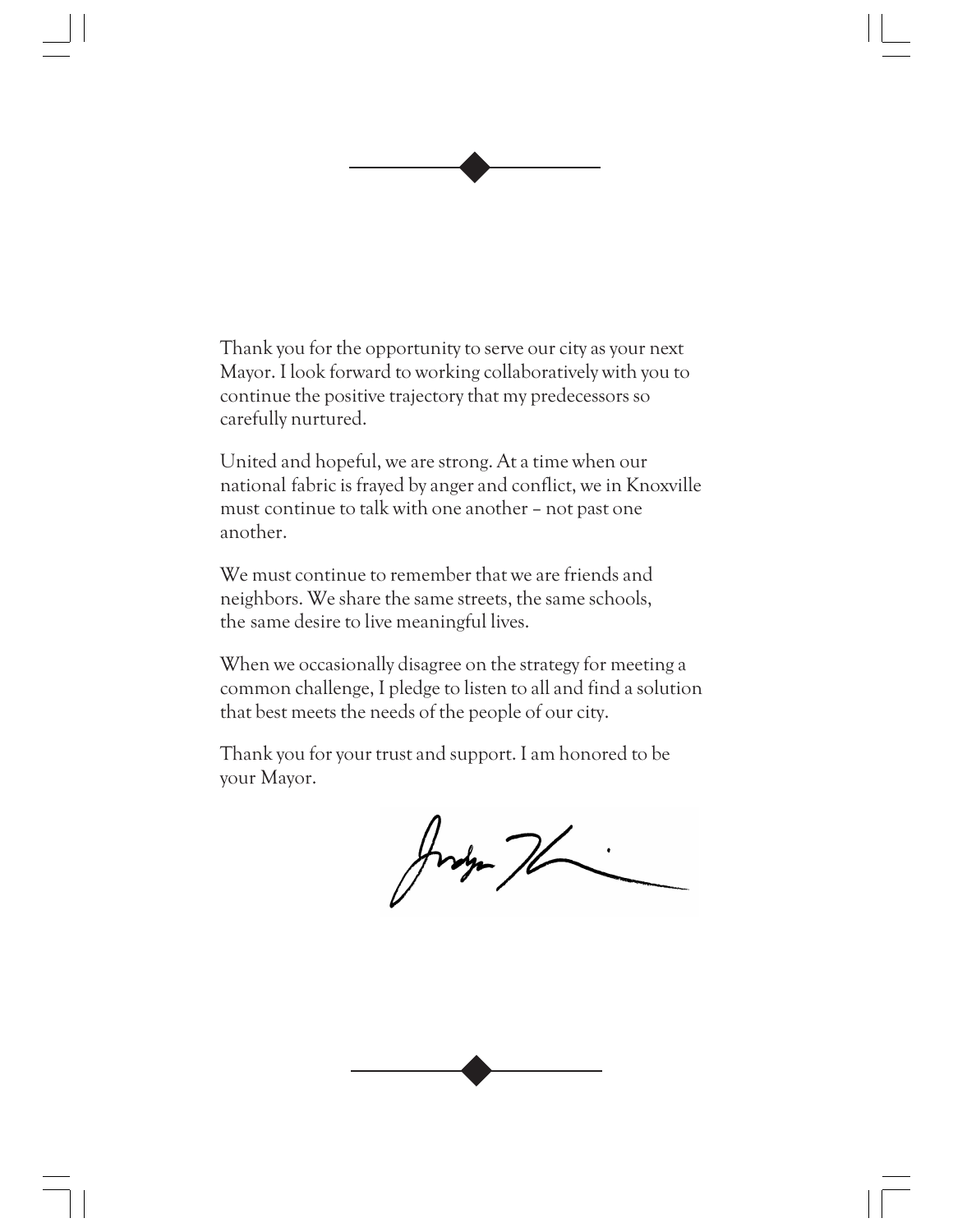## *Program*

WELCOME YASSIN T<sup>E</sup>ROU, OWNER YASSIN'S FALAFEL HOUSE MASTER OF CEREMONIES

PRESENTATION OF COLORS

PLEDGE OF ALLEGIANCE

NATIONAL ANTHEM

INTRODUCTION<sup>S</sup>

PRESENTATION OF CITY JUDGE

PRESENTATION OF CITY COUNCIL MEMBERS

INVOCATION REV. CHRIS BUICE, SENIOR MINISTER TENNESSEE VALLEY UNITARIAN UNIVERSALIST CHURCH

> KNOXVILLE POLICE DEPARTMENT HONOR GUARD

BEAUMONT MAGNET ACADEMY THIRD GRADE STUDENTS TEACHERS KATE BENTLEY, SABRINA JOHNSON AND JAMIE WALKO PRINCIPAL WINDY CLAYTON

> CAPTAIN SCOTT WARWICK KNOXVILLE FIRE DEPARTMENT

> > YASSIN TEROU, OWNER YASSIN'S FALAFEL HOUSE MASTER OF CEREMONIES

THE HONORABLE JOHN R. ROSSON, JR. OATH ADMINISTERED BY THE HONORABLE THOMAS A. VARLAN UNITED STATES DISTRICT JUDGE

THE HONORABLE LYNNE FUGATE OATH ADMINISTERED BY THE HONORABLE DEBORAH C. STEVENS KNOX COUNTY CIRCUIT COURT JUDGE

THE HONORABLE JANET TESTERMAN OATH ADMINISTERED BY THE HONORABLE GAIL JARVIS RETIRED KNOX COUNTY GENERAL SESSIONS COURT JUDGE

> THE HONORABLE AMELIA P<sup>A</sup>RKER OATH ADMINISTERED BY THE HONORABLE JOHN R. ROSSON, JR. KNOXVILLE MUNICIPAL COURT JUDGE

> THE HONORABLE CHARLES THOMAS OATH ADMINISTERED BY THE HONORABLE JOHN R. ROSSON, JR. KNOXVILLE MUNICIPAL COURT JUDGE

> > *(program continued on back)*